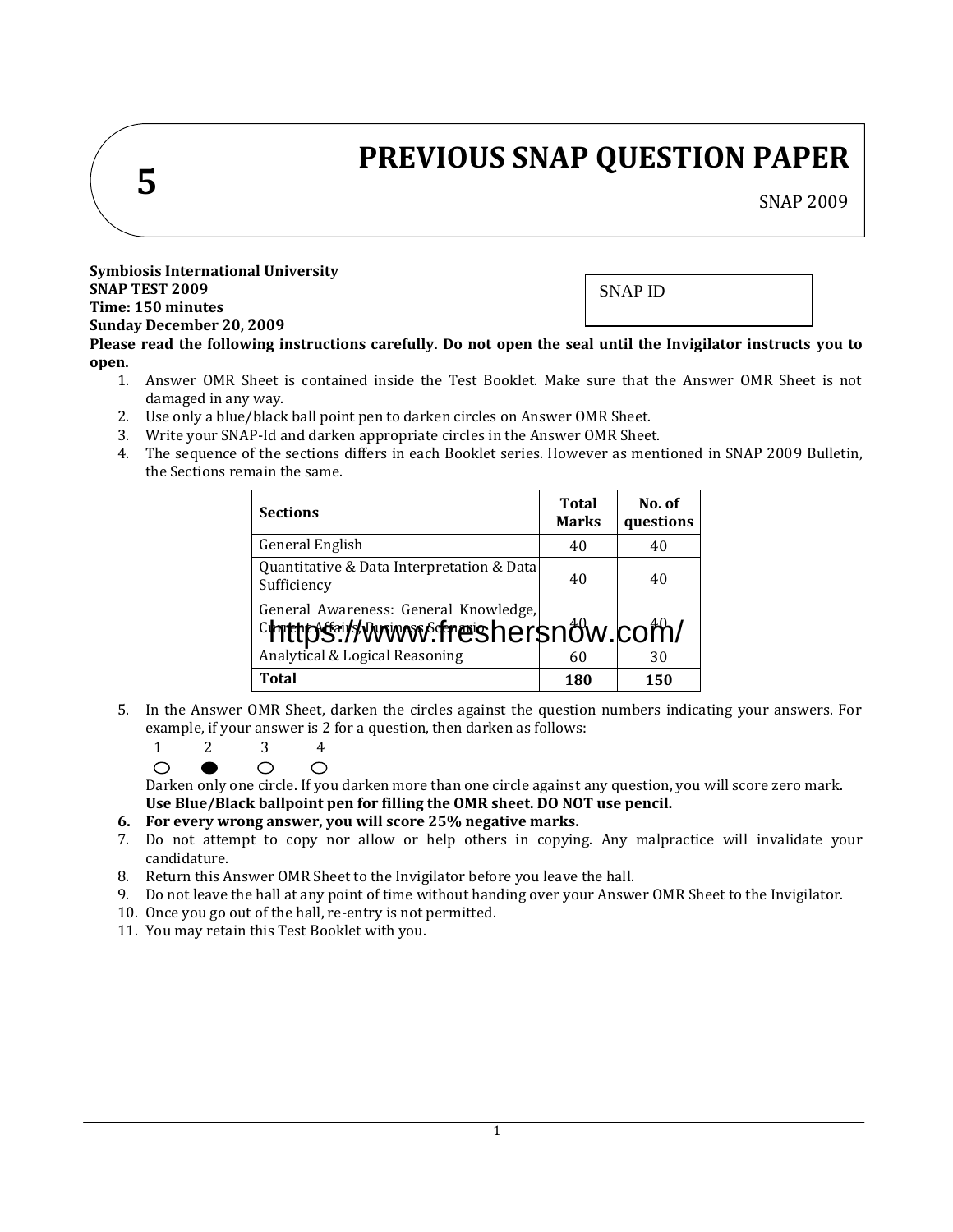## **Section I**

**1.** A dice is rolled three times and sum of three numbers appearing on the uppermost face is 15. The chance that the first roll was a four is

| $(1)$ 2/5 | $(2)$ 1/5         |
|-----------|-------------------|
| $(3)$ 1/6 | (4) None of these |

**2.** A boat covers a distance of 30 kms downstream in 2 hours while it takes 6 hours to cover the same distance upstream. What is the speed of the boat in kms per hour?

| (1)5   | (2) 7.5  |
|--------|----------|
| (3) 13 | $(4)$ 18 |

**3.** A five digit number is formed by using the digits 1, 2, 3, 4 and 5 without repetitions. What is the probability that the number is divisible by 4?

| $(1)$ 1/5 | $(2)$ 5/6         |
|-----------|-------------------|
| (3) 4/5   | (4) None of these |

**4.** If the algebraic sum of deviations of 20 observations measured from 23 is 70, mean of these observations would be

| (1) 24 | $(2)$ 25          |
|--------|-------------------|
| (3) 26 | (4) None of these |

**9.** The radius of circle is so increased that its circumference increased by 5%. The area of the circle then increases by

| $(1)$ 12.5% | $(2)$ 10.25% |
|-------------|--------------|
| $(3)$ 10.5% | $(4)$ 11.25% |

**10.** In how many ways can the letters of the word ABACUS be rearranged such that the vowels always appear together?

| (1) 6!/2!       | $(2)$ 3!*3!         |
|-----------------|---------------------|
| $(3)(3!*3!)/2!$ | $(4)$ $(4!*3!)$ /2! |

**11.** In 4 years, Rs. 6000 amounts to Rs. 8000. In what time at the same rate will Rs. 525 amount to Rs. 700?

| $(1)$ 2 years | $(2)$ 3 years |
|---------------|---------------|
| $(3)$ 4 years | $(4)$ 5 years |

#### **Instructions for questions 12 - 14**:

At the start of a game of cards, J and B together had four times as much money as T, while T and B together had three times as much as J.

At the end of the evening, J and B together had three times as much money as T, while T and B together had twice as much as J. B lost Rs. 200

**12.** What fraction of the total money did T have at the

**5.** An alloy of gold and silver weighs 50 gms. It contains, An alloy of gold and silver weighs 50 gms. It contains  $f$   $es$   $he$   $f$   $g$   $\eta$   $g$   $W$  . COII $\eta$   $/$ so that percentage of gold is increased to 90? beginning of the game? (1) 1/3<br>(3) 1/8<br>(3) 2/9 (4) 1/5  $(4)$  1/5

| $(1)$ 50 gms | $(2)$ 60 gms |
|--------------|--------------|
| (3) 30 gms   | $(4)$ 40 gms |

**6.** Weekly incomes of two persons are in the ratio of 7 : 3 and their weekly expenses are in the ratio of 5 : 2. If each of them saves Rs. 300 per week, then the weekly income of the first person is

| (1) Rs. 7500 | $(2)$ Rs. 4500 |
|--------------|----------------|
| (3) Rs. 6300 | $(4)$ Rs. 5400 |

**7.** Wheat is now being sold at Rs. 27 per kg. During last month its cost was Rs. 24 per kg. Find by how much per cent a family reduces its consumption so as to keep the expenditure fixed.

| $(1)$ 10.2% | $(2)$ 12.1% |
|-------------|-------------|
| (3) 12.3%   | $(4)$ 11.1% |

**8.** There are 10 stations on a railway line. The number of different journey tickets that are required by the authorities is

| (1) 92 | (2)90             |
|--------|-------------------|
| (3) 91 | (4) None of these |

**13.** What fraction of the total money did J win/lose?

| $(1)$ Won $1/12$ | $(2)$ Lost $1/6$ |
|------------------|------------------|
| $(3)$ Lost $1/3$ | $(4)$ Won $1/5$  |

**14.** What amount did B start with?

| $(1)$ Rs. 575 | $(2)$ Rs. 375 |
|---------------|---------------|
| $(3)$ Rs. 825 | $(4)$ Rs. 275 |

**15.** If *a* and *b* are negative, and *c* is positive, which of the following statement/s is/are true?

| I) $a-b < a-c$<br>III) $a/b < a/c$ | II) if $a < b$ , then $a/c < b/c$ |
|------------------------------------|-----------------------------------|
| $(1)$ I only                       | $(2)$ II only                     |
| $(3)$ III only                     | $(4)$ II and III only             |

**16.** The diagonal of a square is  $4\sqrt{2}$  cm. The diagonal of another square whose area is double that of the first square is

| $(1) 8$ cm            | $(2)$ 8 $\sqrt{2}$ cm |
|-----------------------|-----------------------|
| $(3)$ 4 $\sqrt{2}$ cm | $(4)$ 16 cm           |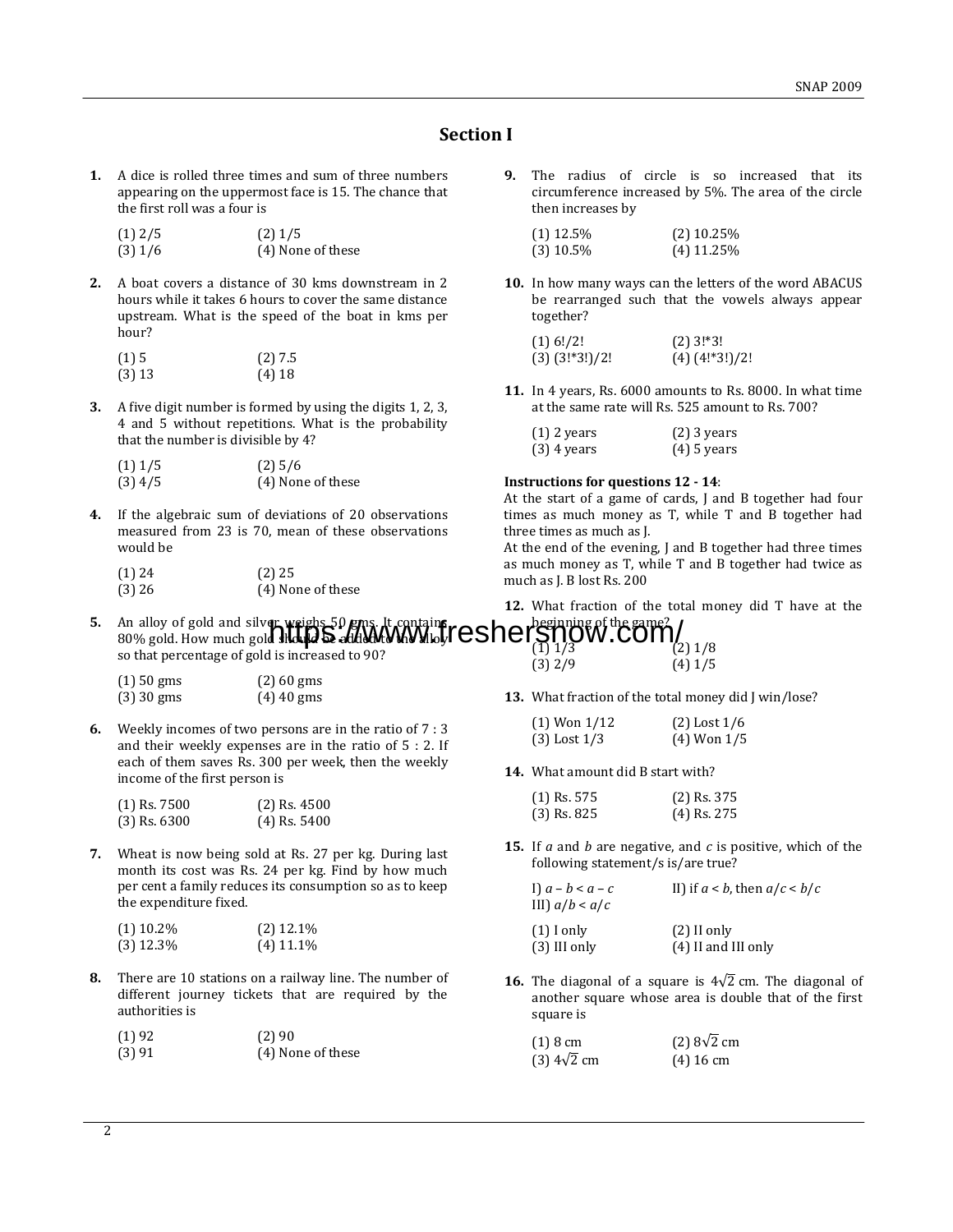**17.** The maximum length of a pencil that can be kept in a rectangular box of dimensions 8 cm  $\times$  6 cm  $\times$  2 cm, is

| $(1)$ 2 $\sqrt{13}$ cm | $(2)$ 2 $\sqrt{14}$ cm |
|------------------------|------------------------|
| $(3)$ 2 $\sqrt{26}$ cm | $(4) 10\sqrt{2}$ cm    |

#### **Instructions for questions 18 to 19**:

Answer the questions based on the information given below

The Venn diagram given below shows the estimated readership of 3 daily newspapers (X, Y & Z) in a city. The total readership and advertising cost for each of these papers is as below

| Newspapers | Readership<br>(lakhs) | Advertising cost<br>(Rs. per sq. cm) |
|------------|-----------------------|--------------------------------------|
|            |                       | 6000                                 |
|            | Q 1                   | 6500                                 |
|            |                       | 5000                                 |

The total population of the city is estimated to be 14 million. The common readership (in lakhs) is indicated in the given Venn diagram

**X**  $\left( \begin{array}{c} 2.5 \end{array} \right)$  **Y** 

**0.5**

**Z**

| $(1)$ 36 kgs | $(2)$ 40 kgs |
|--------------|--------------|
| $(3)$ 32 kgs | $(4)$ 42 kgs |

**22.** In an examination, out of 80 students 85% of the girls and 70% of the boys passed. How many boys appeared in the examination if total pass percentage was 75%?

| $(1)$ 370 | $(2)$ 340 |
|-----------|-----------|
| $(3)$ 320 | $(4)$ 360 |

**23.** 300 gms of salt solution has 40% salt in it. How much salt should be added to make it 50% in the solution?

| $(1)$ 40 gms | $(2)$ 60 gms |
|--------------|--------------|
| $(3)$ 70 gms | $(4)80$ gms  |

**24.** What number should replace the question mark in the image below?

|    | 12                   |            |
|----|----------------------|------------|
| 48 |                      | <b>192</b> |
|    | $(2)$ 20<br>$(4)$ 24 |            |

**25.** What image from bottom row should replace the question mark?



 $(1)$  18  $(3) 22$ 

shopping and on household expenses. She saves the remaining amount of Rs. 12,750. What is Sonali's monthly income?

| $(1)$ Rs. 42,500 | $(2)$ Rs. 38,800 |
|------------------|------------------|
| $(3)$ Rs. 40,000 | $(4)$ Rs. 35,500 |

newspaper is

newspaper is

**21.** How many kgs of tea worth Rs. 25 per kg must be blended with 30 kgs of tea worth Rs. 30 per kg so that by selling the blended variety at Rs. 30 per kg there should be a gain of 10%?



| $(1)$ 122 | $(2)$ 210 |
|-----------|-----------|
| $(3)$ 216 | $(4)$ 217 |

 $(1)$  4  $(2)$  6 (3) 1 (4) none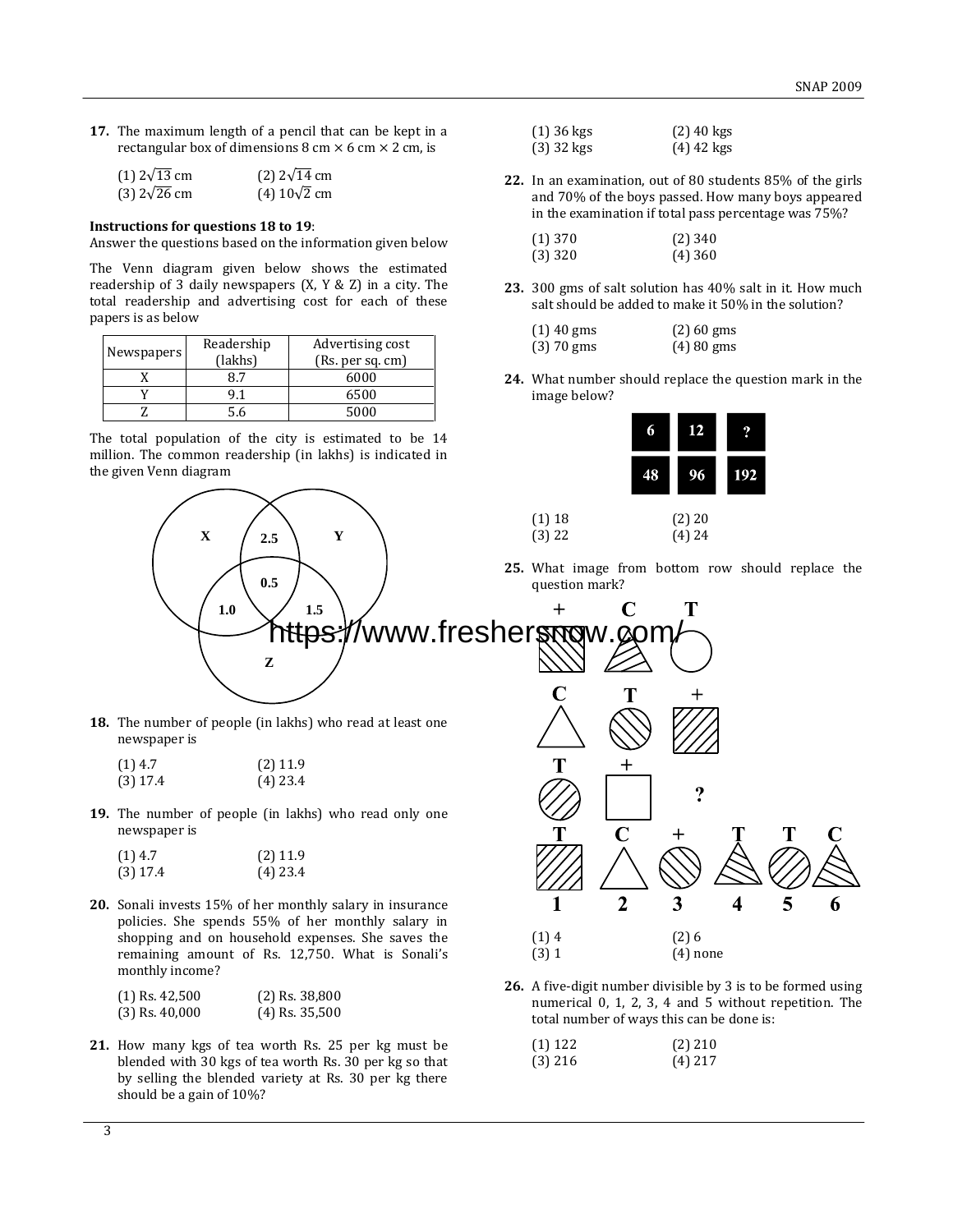**27.** A contract is to be completed in 50 days and 105 men were set to work, each working 8 hours a day. After 25 days, 2/5th of the work is finished. How many additional men be employed so that the work may be completed on time, each man now working 9 hours a day?

| $(1)$ 34 | (2)36    |
|----------|----------|
| $(3)$ 35 | $(4)$ 37 |

**28.** A can built up a structure in 8 days and B can break it in 3 days. A has worked for 4 days and then B joined to work with A for another 2 days only. In how many days will A alone build up the remaining part of the structure?

| (1) 10 days | $(2)$ 9 days      |
|-------------|-------------------|
| (3) 12 days | (4) None of these |

**29.** The first two terms of a geometric progression add up to 12. The sum of the third and the fourth terms is 48. If the terms of the geometric progression are alternately positive and negative, then the first term is

| $(1) -2$   | $(2) -4$ |
|------------|----------|
| $(3) - 12$ | (4)8     |

**33.** What percentage of respondents under 31 indicated that Blues is their favourite style of music?

| (1) 7.1 | (2)7.6     |
|---------|------------|
| (3) 8.3 | $(4)$ 14.1 |

**34.** What percentage of respondents aged 21-30 indicated a favourite style other than Rock music?

| $(1)$ 64% | $(2)$ 60% |
|-----------|-----------|
| $(3)$ 75% | $(4)$ 36% |

**35.** What percentage of the total sample indicated that Jazz is their favourite style of music?

| (1)6%     | (2)8%     |
|-----------|-----------|
| $(3)$ 22% | $(4)$ 12% |

### **Instructions for Questions 36 – 40:**

The pie charts below show the percentage of students in each faculty at North West University and the number of non-US students in the Arts faculty. These percentages have been rounded to the nearest whole number. There are a total of 1049 students in Arts faculty. Use this information to answer the following questions.



responded to a survey about their favourite style of music. Use this information to answer the following questions to the nearest whole percentage.

| <u>Age</u>  | $15 - 20$ | $21 - 30$ | $31+$ |
|-------------|-----------|-----------|-------|
| Classical   | 6         | 4         | 17    |
|             |           | 5         |       |
| Pop<br>Rock | h         | 12        | 14    |
| Jazz        |           | 4         |       |
| Blues       |           |           | 15    |
| Hip-Hop     |           |           | 4     |
| Ambient     |           |           |       |
|             | 33        | 33        | 68    |

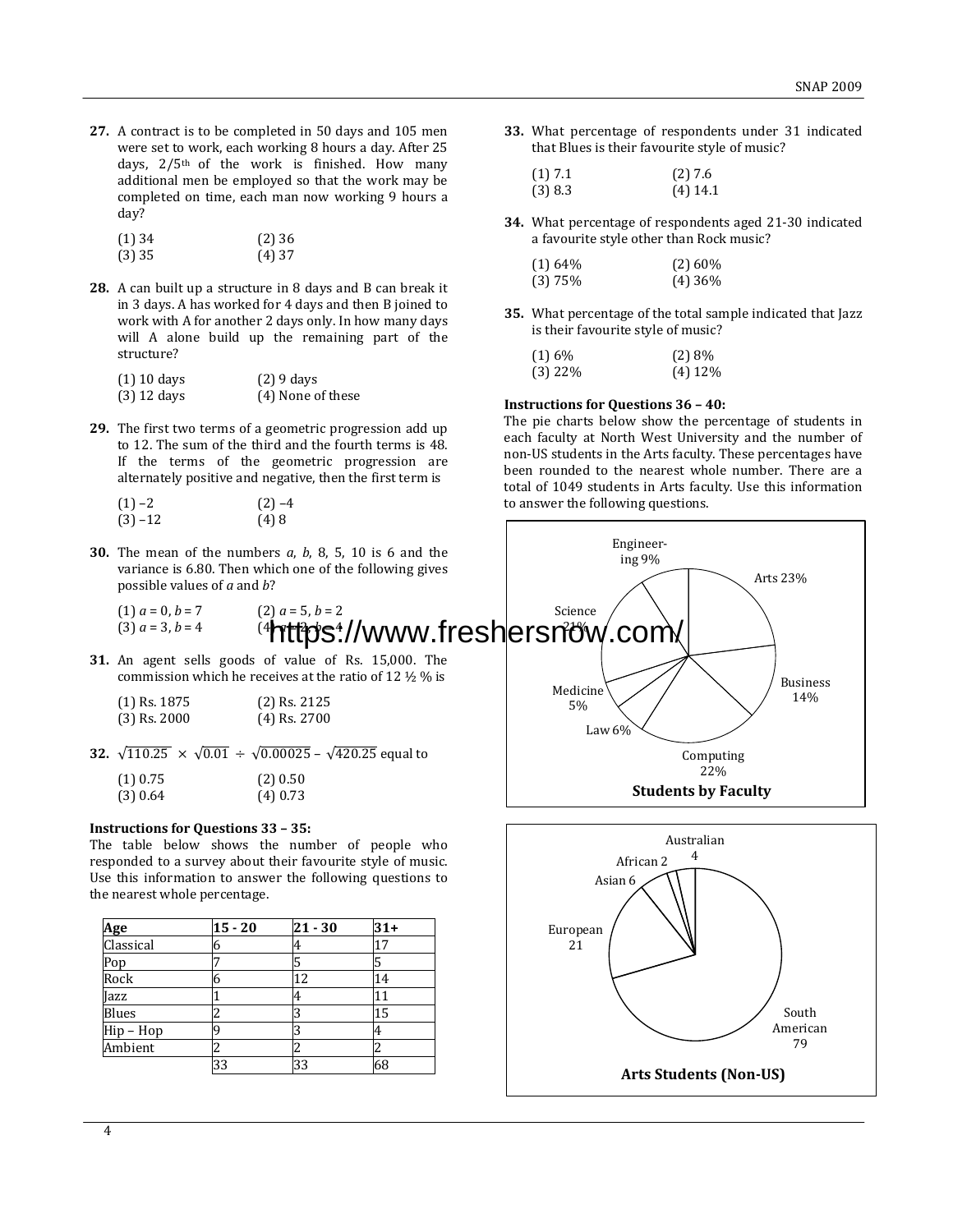**36.** What percentage of students in the Arts faculty are non-US students?

| $(1)$ 14\% | (2)9%      |
|------------|------------|
| $(3)$ 30%  | $(4)$ 11\% |

**37.** How many students are there in the Engineering faculty?

| (1) 420 | $(2)$ 410 |
|---------|-----------|
| (3) 390 | $(4)$ 440 |

**38.** How many students are there at the University?

| $(1)$ 4650 | $(2)$ 4560 |
|------------|------------|
| $(3)$ 4640 | $(4)$ 4450 |

**39.** If six percent of Science students are Asian. How many Asian students are studying Science?

| $(1)$ 48  | (2)66 |
|-----------|-------|
| $(3)$ 120 | (4)57 |

**40.** There are 34 European medical students. What percentage of the faculty does this represent?

| $(1)$ 14\% | $(2)$ 18% |
|------------|-----------|
| $(3)$ 16\% | $(4)$ 15% |

# https://www.freshersnow.com/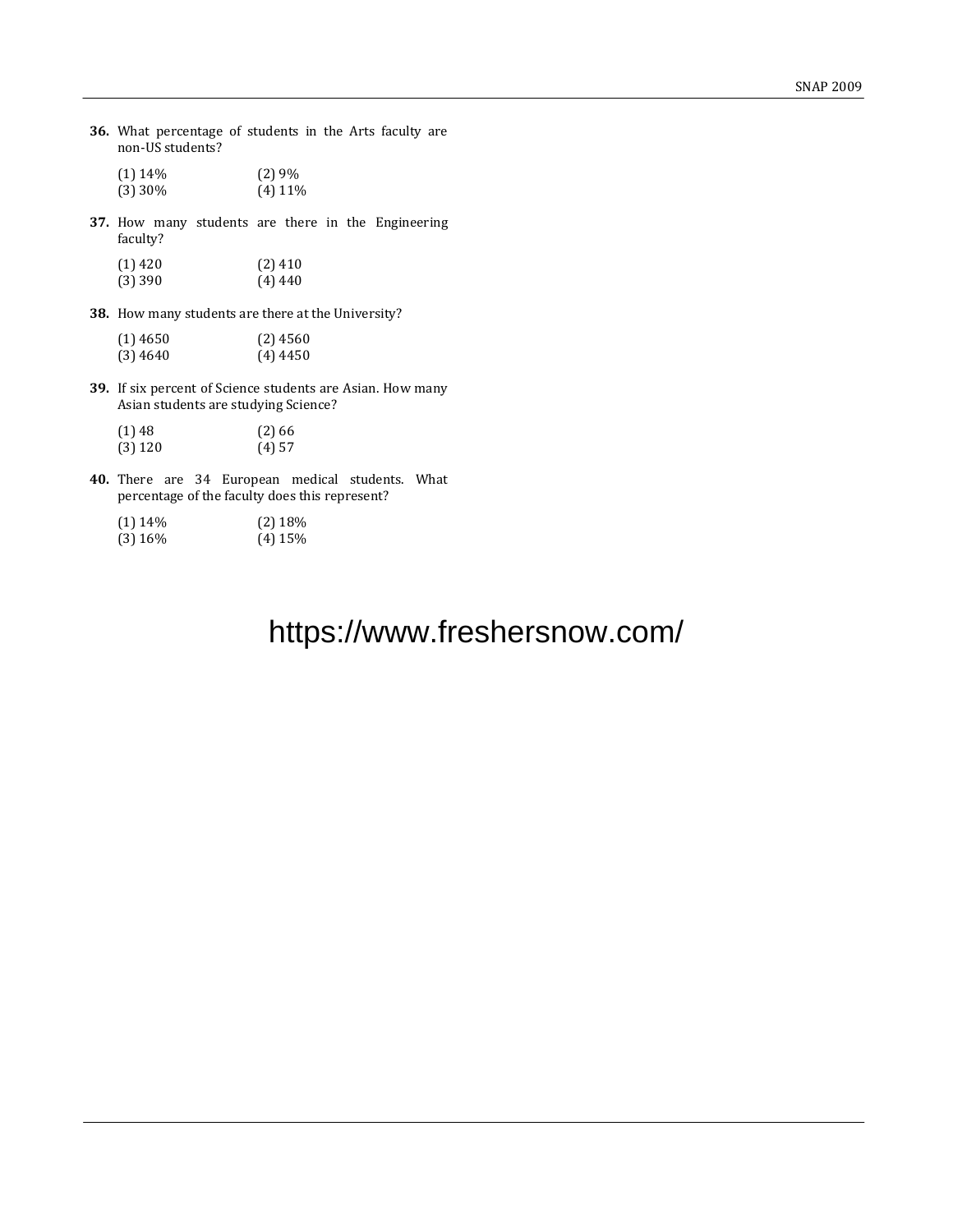## **Section II**

**41.** There are 3 societies A, B, C having some tractors each. A gives B and C as many tractors as they already have. After some days B gives A and C as many tractors as they have.

After some days C gives A and B as many tractors as they have.

Finally each has 24 tractors. What is the original No. of tractors each had in the beginning?

| (1) A-29, B-21, C-12 | $(2)$ A-39, B-21, C-12 |
|----------------------|------------------------|
| (3) A-21, B-12, C-29 | $(4)$ A-21, B-12, C-39 |

**42.** Although most of the fastest growing jobs in today's economy will require a college degree, many of the new jobs being created from home health aide to desktop publisher require knowledge other than gained from earning a degree. For workers in those jobs, good basic skills in reading, communication, and mathematics play an important role in getting a job and developing a career.

From the information given above it can be validly concluded that, in today's economy

- (1) skills in reading, communication and mathematics play an important role in developing a career as a desktop publisher.
- (2) the majority of the new jobs being created require knowledge other than that gained from earning a college degree
- (3) a job as a home health age will rely more tone and mathematics
- (4) if a job is one of the fastest growing jobs, it will require a college degree.
- **43.** According to the National Agricultural Aviation Society (NAAS), without the use of crop protection products to control insects, weeds, and diseases, crop yields per acre will drop by more than 50 percent. The first aerial application of insecticide occurred in 1921, and it was a huge success. By contrast, in today's economy all aircraft that are classified as aerial applicators do more than just apply insecticide; today, they also spread sees and apply fertilizer.

From the information given above it CANNOT be validly concluded that

- (1) according to the NAAS, if crop yields per acre never drop by more than 50 percent, then crop protection products have been used to control insects, weeds, and diseases.
- (2) in today's economy any aircraft that cannot be used to apply fertilizer cannot be classified as an aerial applicator
- (3) in today's economy, if an aerial applicator is used, then it will be able to spread seed and to apply fertilizer
- (4) according to the NAAS, if crop yields per acre drop by more than 50 percent, then crop protection products have not been used to control insects, weeds, and diseases.
- **44.** Lou observes that if flight 409 is cancelled, then the manager could not possibly arrive in time for the meeting. But the flight was not cancelled. Therefore, Lou concludes, the manager will certainly be on time. Evelyn replies that even if Lou's premises true, his argument is fallacious. And therefore, she adds, the manager will not arrive on time after all.

Which of the following is the strongest thing that we can properly say about this discussion?

- (1) Evelyn is mistaken in thinking Lou's argument to be fallacious, and so her own conclusion is unwarranted.
- (2) Evelyn is right about Lou's argument, but nevertheless her own conclusion is unwarranted.
- (3) Since Evelyn is right about Lou's argument, her own conclusion is well supported.
- (4) Since Evelyn is mistaken about Lou's argument, her own conclusion must be false.
- **45.** Cars are safer than planes. Fifty percent of plane accidents result in death, while only one percent of car accidents result in death.
- a job as a home h**att ps://www.fmeshershers.fr**eed.html<br>communication skills than on basic skills in reading if true, would most seriously
	- (1) Planers are inspected more often than cars.
	- (2) The number of car accidents is several hundred thousand times higher than the number of plane accidents.
	- (3) Pilots never fly under the influence of alcohol, while car drivers often do.
	- (4) Plane accidents are usually the fault of air traffic controllers, not pilots.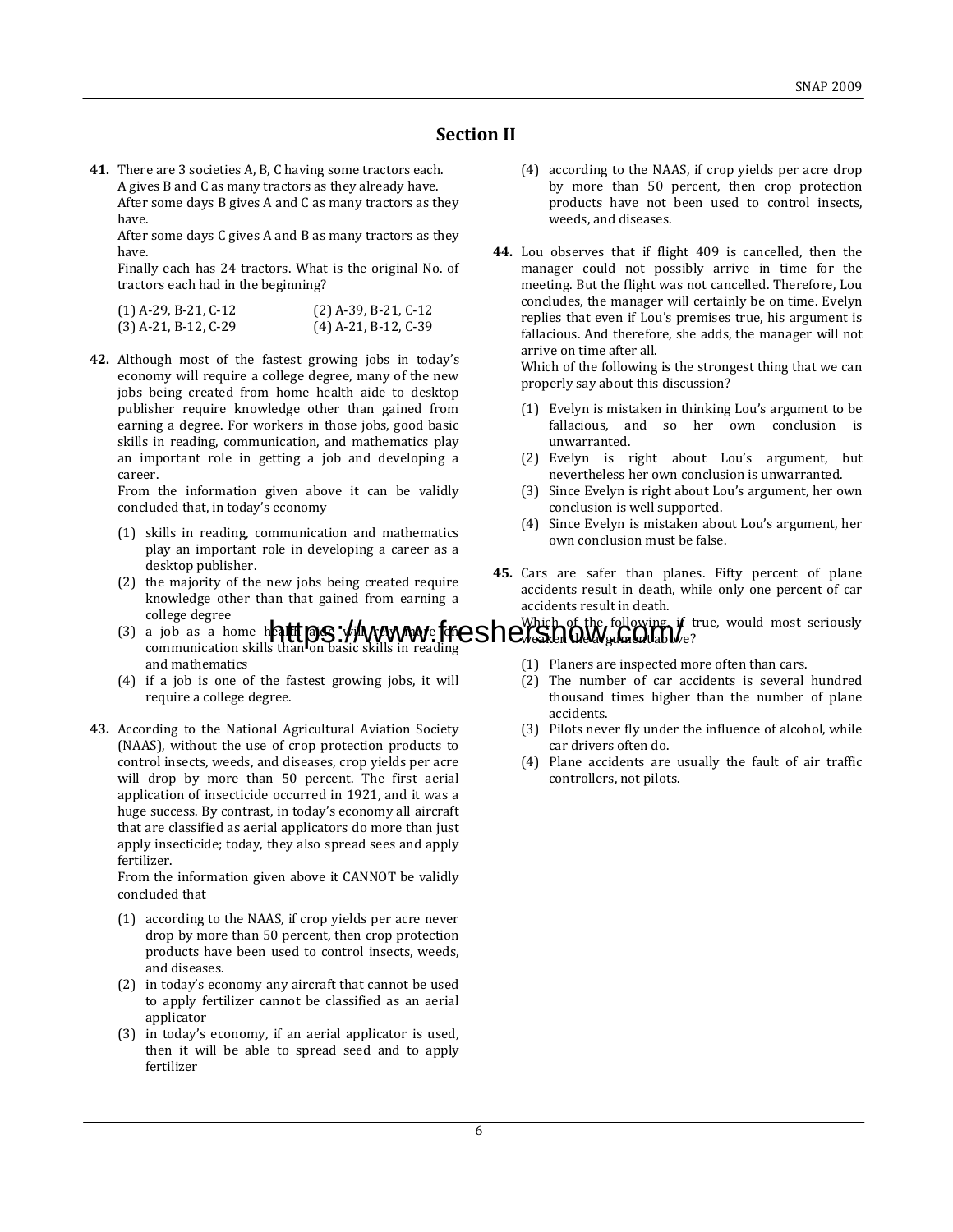#### **Instructions for question 46 - 48**

Refer to the chart below showing annual production and answer the questions that follow.



 $100\% = 100,000$  tons

**Total - 100%** 

**46.** Which industry /industries contribute /contributes to company S?

| (1) Industry A and B only | $(2)$ B and C only |
|---------------------------|--------------------|
| $(3)$ A and C only        | $(4)$ B only       |

#### **50.** Modern : **I** : : **II** : Old

|                    | <b>I.</b> (A) Ancient<br>(C) Famous<br>II. (P) Industrialisation<br>(R) Fashion |                      | (B) Death<br>(D) Civilization<br>$(Q)$ Young<br>(S) Western |
|--------------------|---------------------------------------------------------------------------------|----------------------|-------------------------------------------------------------|
| (1) AQ<br>$(3)$ BP |                                                                                 | $(2)$ AS<br>$(4)$ CR |                                                             |

**51.** Part : **I** : : Class : **II**

|                      | <b>I.</b> (A) Section<br>(C) School<br>II. $(P)$ Student<br>(R) Teachers |                      | (B) Whole<br>(D) Students<br>(Q) School<br>(S) Room |
|----------------------|--------------------------------------------------------------------------|----------------------|-----------------------------------------------------|
| $(1)$ AR<br>$(3)$ CP |                                                                          | $(2)$ BQ<br>$(4)$ DS |                                                     |

**52.** Summit : Apex ∷ **I** : **II**

|          | $I.$ (A) beautiful  |          | (B) Picture   |
|----------|---------------------|----------|---------------|
|          | (C) Attractive      |          | (D) Enhancing |
|          | II. (P) Comfortable |          | (Q) Pretty    |
|          | (R) Healthy         |          | (S) Brave     |
| $(1)$ AQ |                     | $(2)$ BP |               |
| $(3)$ DS |                     | $(4)$ CR |               |

**53.** If in a certain code BEAUTIFUL is coded as 573041208, BUTTER as 504479, how is FUTURE coded in that code?

#### **47.** Industry B processes what percentage of the total production of listed elements?  $(1)$  25% (2) 65% https://www.freshersnow.com/204097 (3) 704092 (4) 204079

| (1) 40 70 | (2)0370                  |
|-----------|--------------------------|
| (3) 40%   | (4) Cannot be determined |

**48.** Of the listed elements processed by the Industry A, how many tons are produced annually?

| $(1)$ 30,000 | $(2)$ 50,000 |
|--------------|--------------|
| (3) 1,00,000 | $(4)$ 55,000 |

#### **Instructions for question 49 – 52**:

In each of the following questions there are two blanks marked I & II. The words to fill in these blanks are given against I as (A, B, C, D) and II as (P, Q, R, S) RESPECTIVELY. The right words to fill in these blanks are given as four alternatives. The words on either side of the sign (::) have a similar relationship. That alternative which signifies this relationship is your answer.

**49. I** : Increase : : Descend : **II**

| L.<br>Н.             | (A) Grow<br>(C) Rise<br>(P) Reduce<br>(R) Decrease | (B) Ascend<br>(D) Price<br>$(Q)$ Down<br>(S) Mountain |
|----------------------|----------------------------------------------------|-------------------------------------------------------|
| $(1)$ AR<br>$(3)$ CP |                                                    | $(2)$ RB<br>$(4)$ DQ                                  |

**54.** How many Mondays are there in particular month of a particular year if the month ends on Wednesday?

| (1)4    | (2)5                    |
|---------|-------------------------|
| $(3)$ 3 | (4) Cannot be specified |

#### **Instructions for question 55 – 56**:

There are two rows of numbers in each question. The upper row is complete and in the lower row one number is missing. Find a suitable number to fill the blank space so that the symmetry with the upper row is maintained.

| ۰.<br>w<br>v | I<br>×<br>I<br>×<br>۰. |
|--------------|------------------------|

|           | 102 | 12 |           |
|-----------|-----|----|-----------|
|           |     |    |           |
| $(1)$ 211 |     |    | (2)75     |
| $(3)$ 125 |     |    | $(4)$ 117 |

**56.**

| I12       | 336 | 14 |           |
|-----------|-----|----|-----------|
|           |     | 16 |           |
| $(1)$ 220 |     |    | $(2)$ 480 |
| (3) 125   |     |    | (4)450    |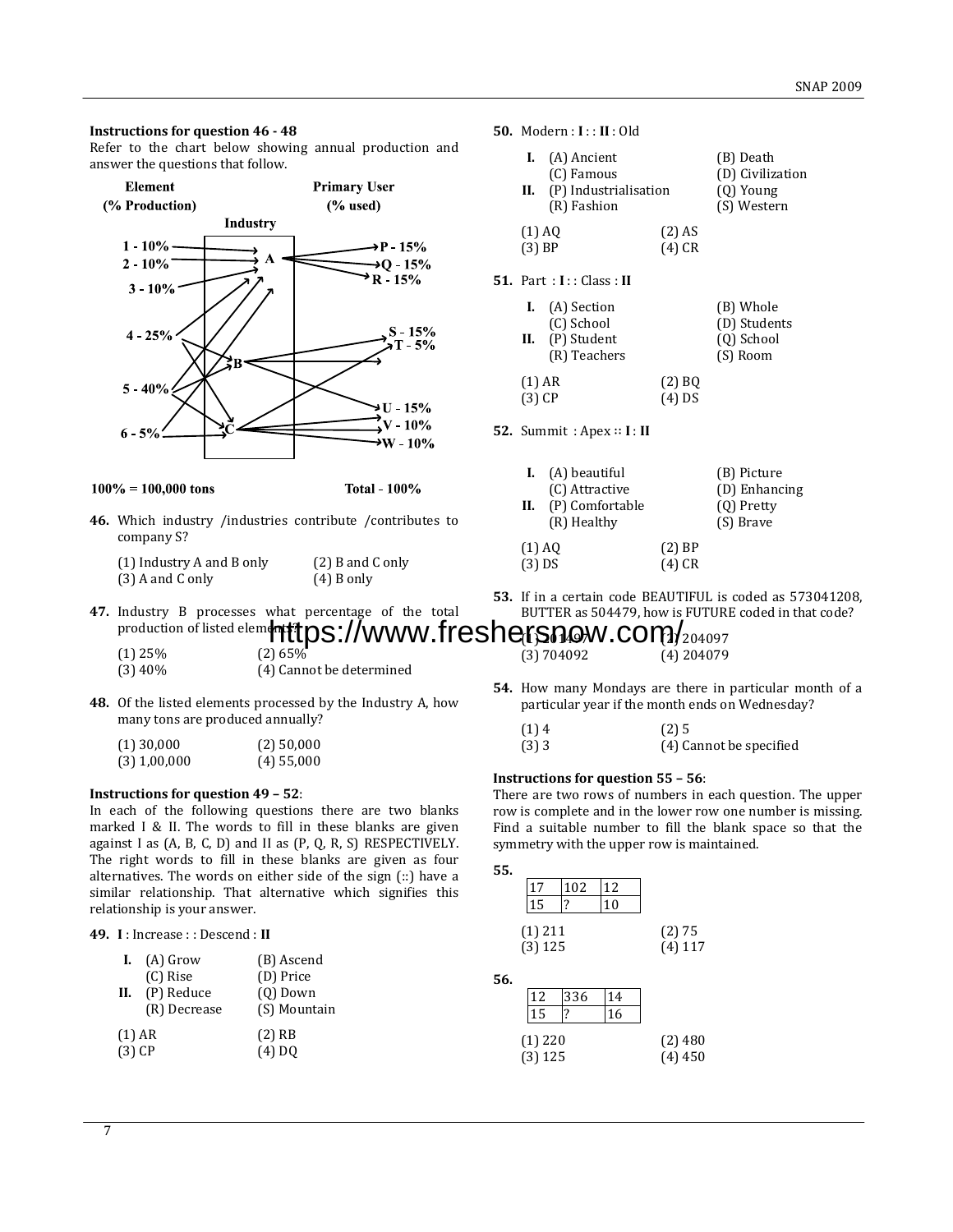### **Instructions for question 57 - 58**

Seven People A, B, C, D, E, F, G are planning to enjoy boating. There are only two boats, and the following conditions are to be kept in mind.

- (I) A will go in the same boat in which E is to go.
- (II) F cannot go in the same boat in which C is, unless D is also accompanying.
- (III) Neither B nor C can be given the boat in which G is.
- (IV) The maximum number of persons in one boat can be four only.
- **57.** If F and B are in one boat, which of the following statements is true?
	- (1) G is in the other boat
	- (2) D is in the other boat
	- (3) C is in the other boat
	- (4) E is with F and B in one boat
- **58.** If E gets the boat with F, which of the following is the complete and accurate list of the people who must be sitting in other boat?

| $(1)$ F and E | $(2)$ G and A    |
|---------------|------------------|
| $(3)$ D and A | $(4)$ C, D and B |

### **Instructions for question 59 - 60**

A series of figures has been shown on the left. Find the figure in the place of **?** from the figures on the right.

**59.**



**60.**





**61.** Complete the following series. (GMSY, IOVA, KQWC, ?)

| $(1)$ MSYE | $(2)$ NSYE |
|------------|------------|
| $(3)$ MYTE | $(4)$ MSYF |

#### **Instructions for question 62 – 65**:

Following is a new plan called 'Airtel One', introduced by Airtel (GSM service Provider) for its post-paid customers.

| <b>Pulse Rate</b>                                         | 60 Secs      |                          |            |
|-----------------------------------------------------------|--------------|--------------------------|------------|
| Price of Plan                                             | Rs. 99       |                          |            |
| Free Airtime on Plan                                      | Nil          |                          |            |
| Incoming Calls (Rs.)                                      | Free         |                          |            |
| Outgoing<br>Calls                                         |              | GSM/C                    |            |
| (Rs./minute)                                              | Airte        | <b>DMA</b>               | Landline/W |
|                                                           | 1            |                          | LL         |
|                                                           |              | (10)                     |            |
|                                                           |              | Digit)                   |            |
| <b>LOCAL RATES</b>                                        | Rs.1         | Rs.1                     | Rs. 2      |
| <b>STD RATES</b>                                          |              |                          |            |
| 50-200 KM                                                 | Rs.          | Rs. 1.50                 | Rs. 2      |
|                                                           | 1.50         |                          |            |
| 200-500 KM                                                | Rs.          | Rs. 2.50                 | Rs. 2.50   |
|                                                           | 1.50         |                          |            |
| $500+KM$                                                  | Rs.          | Rs. 3.00                 | Rs. 3.50   |
|                                                           | 1.50         |                          |            |
| <b>ISD</b>                                                |              |                          |            |
| USA.<br>Canada,                                           | <b>Rs. 7</b> |                          |            |
| Europe(Fixed Line)                                        |              |                          |            |
| Gulf.                                                     | Rs. 10       |                          |            |
| Europe(Mobile)SAA                                         |              |                          |            |
| <b>RC</b>                                                 |              |                          |            |
| <u>NGISNOW CORM</u>                                       |              |                          |            |
| <b>SMS</b>                                                |              |                          |            |
| Local                                                     | Rs. 1.50     |                          |            |
| National                                                  | Rs. 2.00     |                          |            |
| International                                             | Rs. 5.00     |                          |            |
| Added<br>Value                                            |              | Rs. 3.00 and Rs. 6.00    |            |
| Service(Rs.)                                              |              |                          |            |
|                                                           |              | Depending on the service |            |
|                                                           |              |                          |            |
|                                                           |              |                          |            |
| Monthly bill = Call charges + SMS charges + Price of Plan |              |                          |            |

- **62.** If Mohan made STD calls (within 100 kms) for 30 min and spent 100 min on local calls with 30% on landline, 40% in GSM and 30% on Airtel, and Rohan spent 18 min on STD within 150 Kms and spent 120 mins on local calls with 30%, 40% and 30% on GSM, landline and Airtel respectively, then who spent more?
	- (1) Mohan
	- (2) Rohan
	- (3) Both spent the same amount.
	- (4) Cannot be determined.
- **63.** A new SMS scheme was introduced @60p/local SMS, with an additional monthly charge of Rs. 35. Who will not benefit from the scheme? A Person sending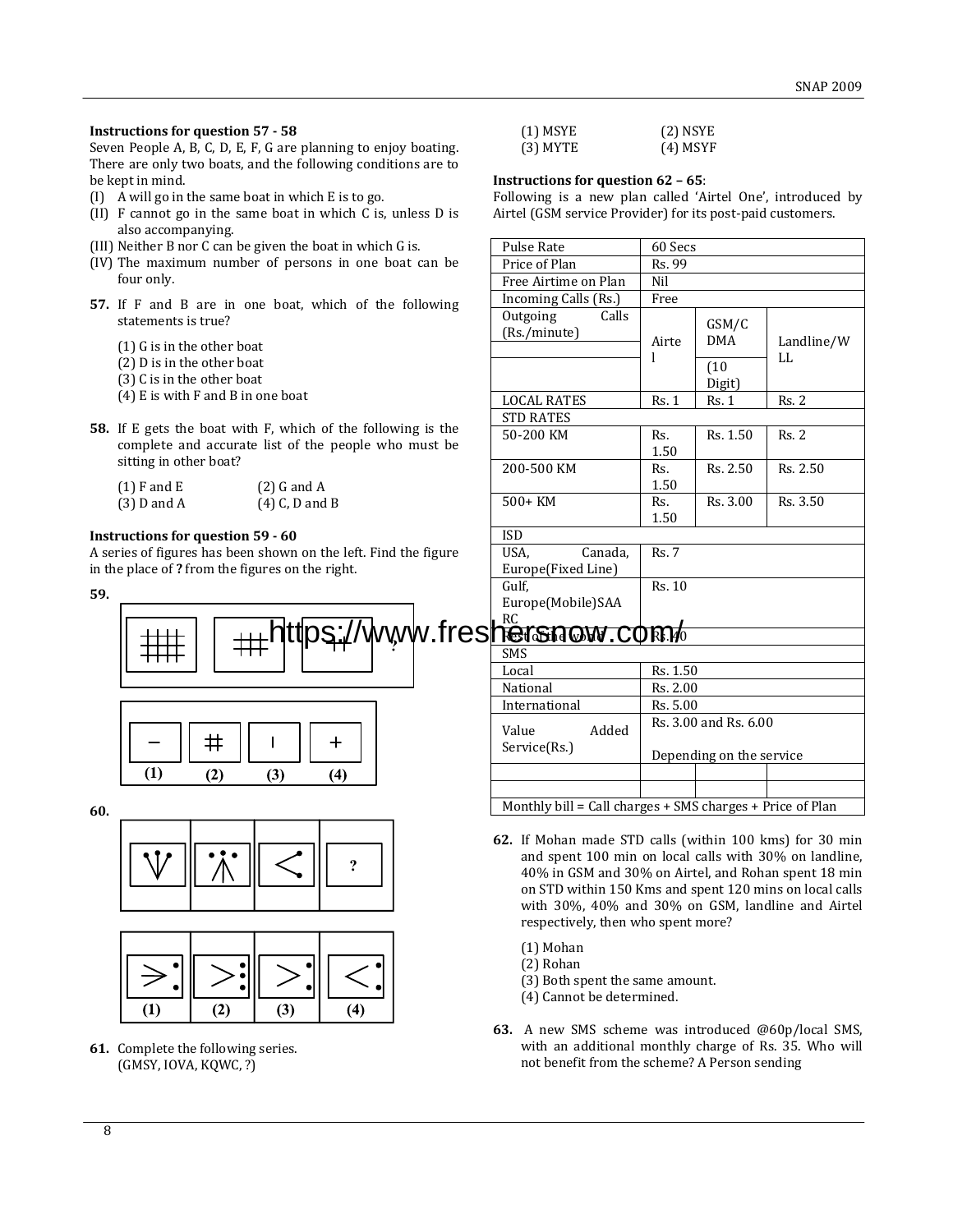- (1) 38 local SMS a month
- (2) 40 local SMS a month
- (3) 60 local SMS a month
- (4) 59 local SMS a month
- **64.** A bill of Rs 199/Month is definitely not possible when you make only
	- (1) 30 calls to Airtel on STD (500+Kms) and 55 local calls in a month
	- (2) 16 calls to Airtel on STD (15 Kms and 76 local calls in a month)
	- (3) 10 STD calls (250 Kms) each to Airtel, GSM and landline respectively and 30 locals in a month
	- (4) 8, 4 and 7 calls to Airtel, GSM and landline respectively on STD (500+Kms) and 55 local calls in a month
- **65.** A person makes 12 minutes of ISD calls in a month. If 80% of his ISD bill came from calling the rest of the world, then the ISD calls for the minimum duration were made to which of the following group of countries?
	- (1) USA, Canada, Europe (Fixed Line)
	- (2) Gulf, Europe (Mobile), SAARC
	- (3) Rest of the world
	- (4) Cannot be determined.

## **Instructions for question 66 – 67**:

These questions are based on the graph which shows the demand and production statistics of 5 T.V. companies



**66.** What is the difference between the average demand and the average production of the five companies taken together?

| (1) 1400 | $(2)$ 400 |
|----------|-----------|
| (3) 280  | $(4)$ 138 |

**67.** The production of the company D is how many times of the production of the company A?

| $(1)$ 1.8 | $(2)$ 1.5  |
|-----------|------------|
| $(3)$ 2.5 | $(4)$ 1.11 |

### **Instructions for question 68 – 69**:

The following questions are based on the pie-chart given below which gives the expenditure incurred in printing a magazine:



fctor representing paper cost? https://www.freshersnow<sup>.c</sup>om/

(1) 10 degrees (2) 36 degrees (3) 23.5 degrees (4) 45 degrees

**69.** For a given issue of the magazine, the 2% of the cost is Rs. 2,000 and the print-run is 12,500 copies. What should be the sale price if the publisher desires a profit of 5 percent?

| $(1)$ Rs.5 | $(2)$ Rs.7.5  |
|------------|---------------|
| $(3)$ Rs.8 | $(4)$ Rs.8.40 |

**70.** If 'water' is called 'food', 'food' is called 'tree' , 'tree' is called 'sky' , 'sky' is called 'wall' , on which of the following does a 'fruit' grow?

| $(1)$ Water | $(2)$ Food |
|-------------|------------|
| $(3)$ Tree  | $(4)$ Sky  |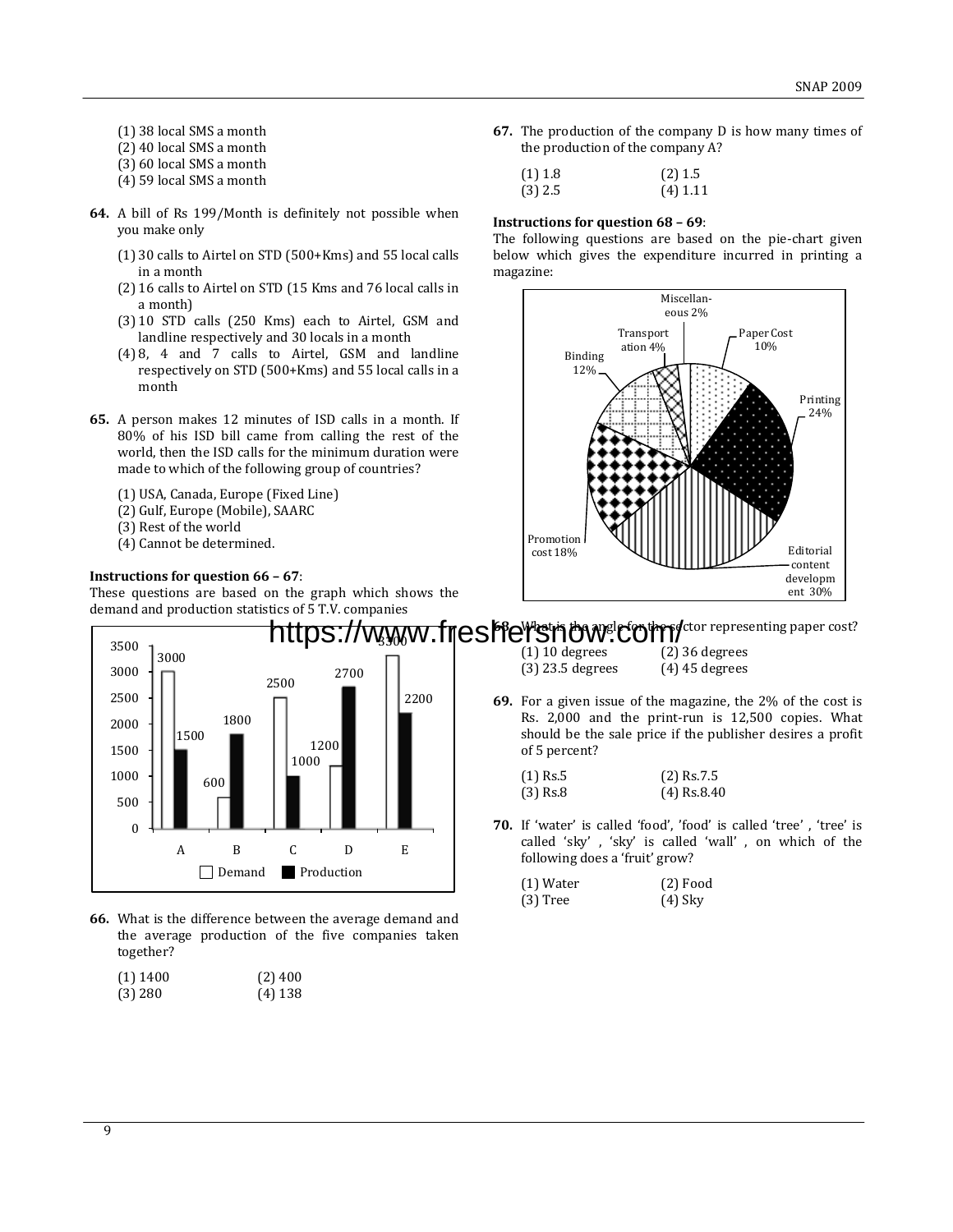## **Section III**

### **Instructions for question 71 & 72**

Choose the correct option to fill the blank for correct grammatical use.

**71.** She is a close friend of \_\_\_\_\_\_\_\_\_.

| $(1)$ my | $(2)$ I    |
|----------|------------|
| $(3)$ me | $(4)$ mine |

- **72.** He took care of her \_\_\_\_\_\_\_\_\_\_\_\_\_ she was restored to health. (1) when (2) before
	- (3) after (4) till
- **73.** Choose the correct option: The man \_\_\_\_\_\_\_\_\_\_\_\_\_\_ his appearance completely since then.

| $(1)$ is changing | (2) changed      |
|-------------------|------------------|
| (3) has changed   | $(4)$ is changed |

**74.** From the options below, choose the word with the incorrect spelling:

| (1) Diarrhea  | (2) Diaper |
|---------------|------------|
| (3) Dichotomy | $(4)$ Dias |

- **75.** Choose the word spelt correctly :
	- (1) superintendant (2) sieve
	- (3) alloted (4) dissipate
- **80.** Part of Australia is known to the natives as The Outback.
- **81.** I know that you want to learn to drive Rima but you are too young.

#### **Instructions for question 82 – 83**

Select as option the word closest in meaning to the given word:

**82.** Veracious

| $(1)$ False | (2) Varied     |
|-------------|----------------|
| $(3)$ Image | $(4)$ Truthful |

**83.** Perturb

| (1) Stipulate       | (2) Turn around |
|---------------------|-----------------|
| (3) Disturb greatly | (4) Compatible  |

#### **Instructions for question 84 – 85**

Choose the option that is the closest in meaning to the phrases in bold:

**84.** He was a king who ruled his subjects **with a high hand.**

| (1) sympathetically | (2) oppressively |
|---------------------|------------------|
| (3) democratically  | (4) generously   |

**85. I racked my brains** to solve this difficult problem.

(1) I read a large number of books.

#### **Instructions for question 76 – 79** (PC ronsulted several proof le. https://www.freshersnow.commonsense.

Fill in the blanks with the correct pair of words:

**76.** He lives \_\_\_\_ Bangaluru \_\_\_\_115, Richmond Road.

- $(1)$  at in  $(2)$  in at  $(3)$  at on  $(4)$  in on
- **77.** 'Aurally challenged' is a \_\_\_\_\_\_\_\_\_\_\_\_for the \_\_\_\_\_\_\_\_\_\_\_\_\_\_\_\_.  $(1)$  metaphor blind (2) euphemism deafter

| $(1)$ metaphor | blind    | $(2)$ euphemism | deaf |
|----------------|----------|-----------------|------|
| (3) simile     | disabled | (4) synonym     | dumb |

**78.** If error is a \_\_\_\_\_\_\_\_, fault is \_\_\_\_\_\_\_\_\_\_\_\_\_\_\_.

| (1) defect - a mistake   | (2) mistake - a defect |
|--------------------------|------------------------|
| (3) slip - an inaccuracy | (4) blunder - to blame |

**79.** The man has \_\_\_\_\_\_ the rules of ethical conduct; he is \_\_\_\_\_\_\_ a beast.

| (1) flaunted - literally | (2) ignored - basically |
|--------------------------|-------------------------|
| $(3)$ broken - as        | (4) flouted - virtually |

#### **Instructions for question 80 – 81**

Which punctuation mark is missing in the following sentences?

| (1) inverted commas | (2) semicolon |
|---------------------|---------------|
| $(3)$ comma         | $(4)$ hyphen  |

(4) I subjected my mind to hard thinking.

#### **Instructions for question 86 – 87**

Select the most appropriate meaning of the underlined idiomatic phrase:

- **86.** I was supposed to give a speech to my English class, but **I got cold feet** and I didn't go.
	- (1) My English class-room makes my feet feel too cold.
	- (2) My feet got cold so I didn't go.
	- (3) I got too nervous and I didn't go.
	- (4) It was winter time and I had no socks for my feet.
- **87.** Take care of what u say! **You will have to eat your words!**
	- (1) You have no food to eat.
	- (2) You will have to take back what you have said.
	- (3) You are not good with your language.
	- (4) None of the above.
- **88.** Which two sentences convey the same idea?
	- 1) Shouldn't they have checked your tickets?
	- 2) I wonder if they should have checked your tickets.
	- 3) I want to know if they checked your tickets.
	- 4) They should have checked your tickets.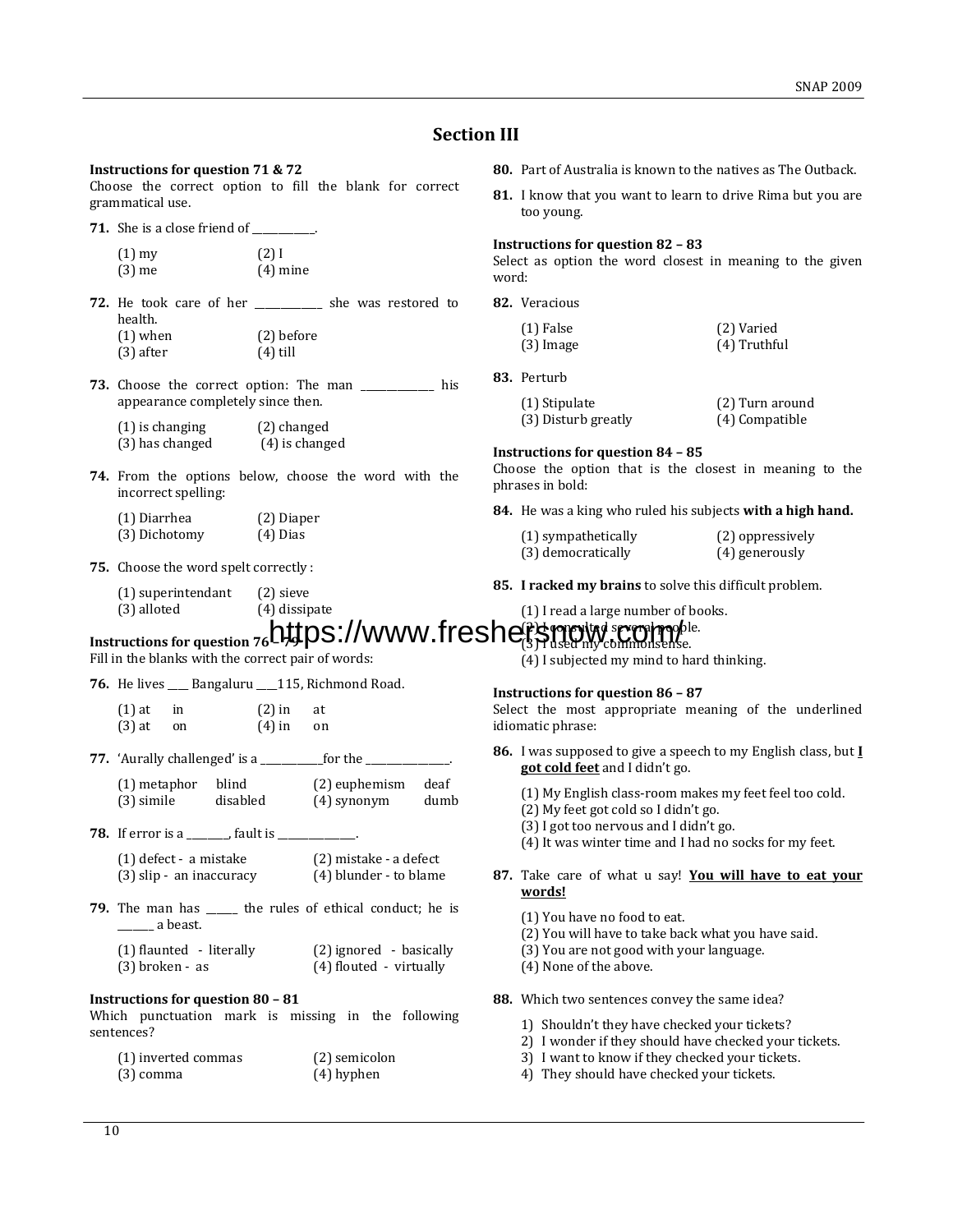| $(1)$ 2, 3 | $(2)$ 1, 2 |
|------------|------------|
| $(3)$ 1, 4 | $(4)$ 2, 4 |

#### **Instructions for question 89 – 90**

Choose a single word which is opposed to the meaning contained in the sentence.

**89.** He was magnanimous and his benevolence made him give to charity.

| $(1)$ mean   | $(2)$ cruel    |
|--------------|----------------|
| (3) snobbish | (4) tyrannical |

**90.** Biannual is

| (1) once in two years | (2) every year            |
|-----------------------|---------------------------|
| (3) twice a year      | (4) after every two years |

**91.** Choose the odd one out :

**Instructions for question 94**

| (1) temporal  | (2) ephemeral |
|---------------|---------------|
| (3) transient | $(4)$ eternal |

**92.** Choose the correct option : If ' inter' means between as in interstate , 'intra' as in intravenous means \_

| $(1)$ into   | $(2)$ onto    |
|--------------|---------------|
| $(3)$ within | $(4)$ without |

3. Noun 7. **Down** with the tyrant!

**93.** Match the part of speech (in bold) to their usage(**down**)

4. Verb 8. The porter was hit by the **down** train.  $(1)$  1-8, 2-5, 3-6, 4-7  $(2)$  1-6, 2-5, 3-8, 4-7 (3) 1-5, 2-6, 3-7, 4-8 (4) 1-5, 2-7, 3-6, 4-8

Match the items in the column I with those in column II.

#### **Instructions for question 95**

Match the part of speech (in bold) to their usage.

**95.** ABOVE

- 1. adjective 5. Rain comes from **above**.
- 2. adverb 6. His conduct is **above** suspicious.
- 3. Noun 7. Look **above** the mantel piece.
- 4. preposition 8. The **above** information is for the public.

| 1 - 8   | 1 - 7   | 1 - 8   | 1 - 6   |
|---------|---------|---------|---------|
| $2 - 7$ | $2 - 6$ | $2 - 5$ | $2 - 8$ |
| $3 - 5$ | $3 - 5$ | 3 - 6   | $3 - 5$ |
| 4 - 6   | $4 - R$ | 4.7     | 4 - 7   |

#### **Instructions for question 96 - 97**

Choose the segment with the error. If there is no error, choose 4

- **96.** Idli and Sambar make the breakfast in the South. 1 2 3 4
- **97.** Your account should have been credited 1 2 with three months' interest. 3 4
- **98.** Choose the sentence where the underlined word is used appropriately.

#### 1. Adjective 5. The fire engine came rushing **down** the hill. 2. Preposition 6. He has seen the ups and **downs** of life. 1. Who's car are you planning to borrow? **https://www.jreshershophylianning to borrow?**

- 3. He is the person who you met at the junction.
- 4. Does he know whom to about the hotel reservations?

#### **Instructions for question 99 - 100**

Choose

- 1 if the first sentence is correct
- 2 if the second sentence is correct
- 3 if both sentences are correct
- 4 if both sentences are wrong.

### **99.**

- 1. Can you imagine his forgetting his own birthday?
- 2. Can you imagine him forgetting his own birthday?
- 1 2 3 4

#### **100.**

- 1. Recently I read about a unique wedding that took place in the newspaper.
- 2. Recently I read in the newspaper about a unique wedding that took place.
- 1 2 3 4

**94.**

|                        | н              |
|------------------------|----------------|
| 1. As deaf as          | 5. gall        |
| 2. As bitter as        | 6. an eel      |
| 3. As unpredictable as | 7. a post      |
| 4. As slippery as      | 8. the weather |

Choose the correct answer combination given below.

| 1 - 7   | 1 - 7 | 1 - 8   | 1 - 5   |
|---------|-------|---------|---------|
| $2 - 6$ | 2 - 5 | $2 - 6$ | $2 - 7$ |
| $3 - 8$ | 3 - 8 | 3 - 5   | $3 - 6$ |
|         |       |         | 4 - 8   |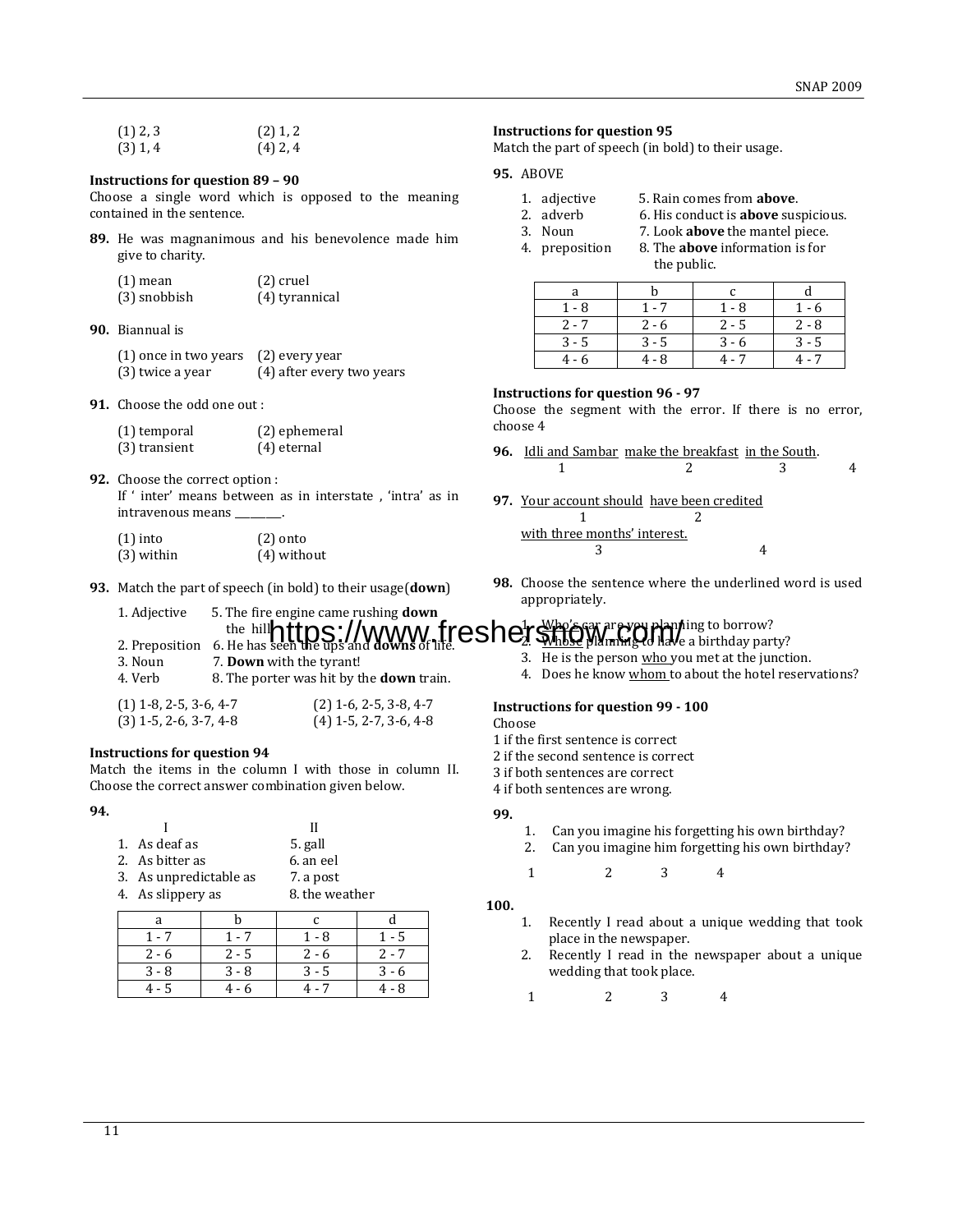**101.** Complete the given sentence by choosing the correct phrase.

You cannot succeed unless

- (1) you do not work hard.
- (2) you shall not work hard.
- (3) you will work hard.
- (4) you work hard.
- **102.** Re-arrange the scrambled segments in logical order to make a complete sentence.
	- 1. to place where more opportunities are available
	- 2. and so there is a great demand for English
	- 3. for professional and economic growth
	- 4. because it takes one outside one's own community
	- 5. English is language of opportunities

| $(1)$ 1, 2, 5, 3, 4 | $(2)$ 5, 4, 1, 3, 2 |
|---------------------|---------------------|
| $(3)$ 3, 1, 4, 2, 5 | $(4)$ 2, 1, 3, 5, 4 |

- **103.** Choose the best construction:
	- (1)If you would have taken care you wouldn't have got typhoid.
	- (2)If you took care you wouldn't have got typhoid.
	- (3)If you take care you wouldn't have got typhoid.
	- (4)If you had taken care you wouldn't have got typhoid.

## **Instructions for question 104 - 105**

Choose the correct option**.**

environment is scary or stressful, the child unlearns past learning just as rapidly.

In the early years of every child's life, whenever there is shock, violence, fear or pain, these intense emotions are imprinted deeply into memory. Whenever the same activity or situation is repeated, the nervous system and body subconsciously re-experience the memory of that trauma.

Any emotional situation that takes us out of the present and into the past means that whenever the same kind of emotion crops up later in our life we return to the past for our reference point. If that point was at age three, we find ourselves behaving like a three-year-old. We feel childish and we behave childishly. Our feelings are the cause of this 'glitch' in our learning process. We know we should be able to make a positive change, but that doesn't change anything.

The process of change need not be traumatic. We couldn't have done any better because we didn't know how to. But we should realise that was then and this is now! We can choose to choose again. It's up to us. It's our movie!

**108.** The "Frozen Feelings" being talked about are about

- (1) negative childhood experiences
- (2) childhood learning patterns
- (3) inability to learn as an adult
- (4) none of the above.
- **109.** A 'glitch' is

#### **104.** At times, we are all  $(1)$  apt (1) a ditch (2) uneasy emotions to be mistaken.<br>https://www.freshers.org/world.html (4) learning patterns

- (3) considered (4) able
- **105.** He hardly cares, \_\_\_\_\_\_\_\_?

| (1) does he | $(2)$ doesn't he |
|-------------|------------------|
| (3) will he | $(4)$ won't he   |

**Instructions for question 106 - 107**

Identify the figures of speech in the following sentences**:**

**106.** As proud as a peacock.

| (1) Metaphor   | (2) Simile  |
|----------------|-------------|
| (3) Apostrophe | (4) Epigram |

**107.** Death lays his icy hand on kings.

| (1) Personification | (2) Exclamation |
|---------------------|-----------------|
| (3) Simile          | (4) Anticlimax  |

#### **Instructions for question 108 - 110**

Read the passage carefully and answer within the context.

#### **"A way to deal with frozen feelings"**

Every child experiences all that happens around him with total awareness. In the first seven years the child's brain is like a sponge, taking in all sensory inputs and building his idea of his surroundings. As long as the environment is safe, the child learns with incredible speed. However, when the **110.** Identify the correct sentence, based on the paragraph

- (1) The process of change needs to be traumatic.
- (2) We feel childish and we behave childishly.
- (3) Both sentences are incorrect.
- (4) Both the sentences are correct.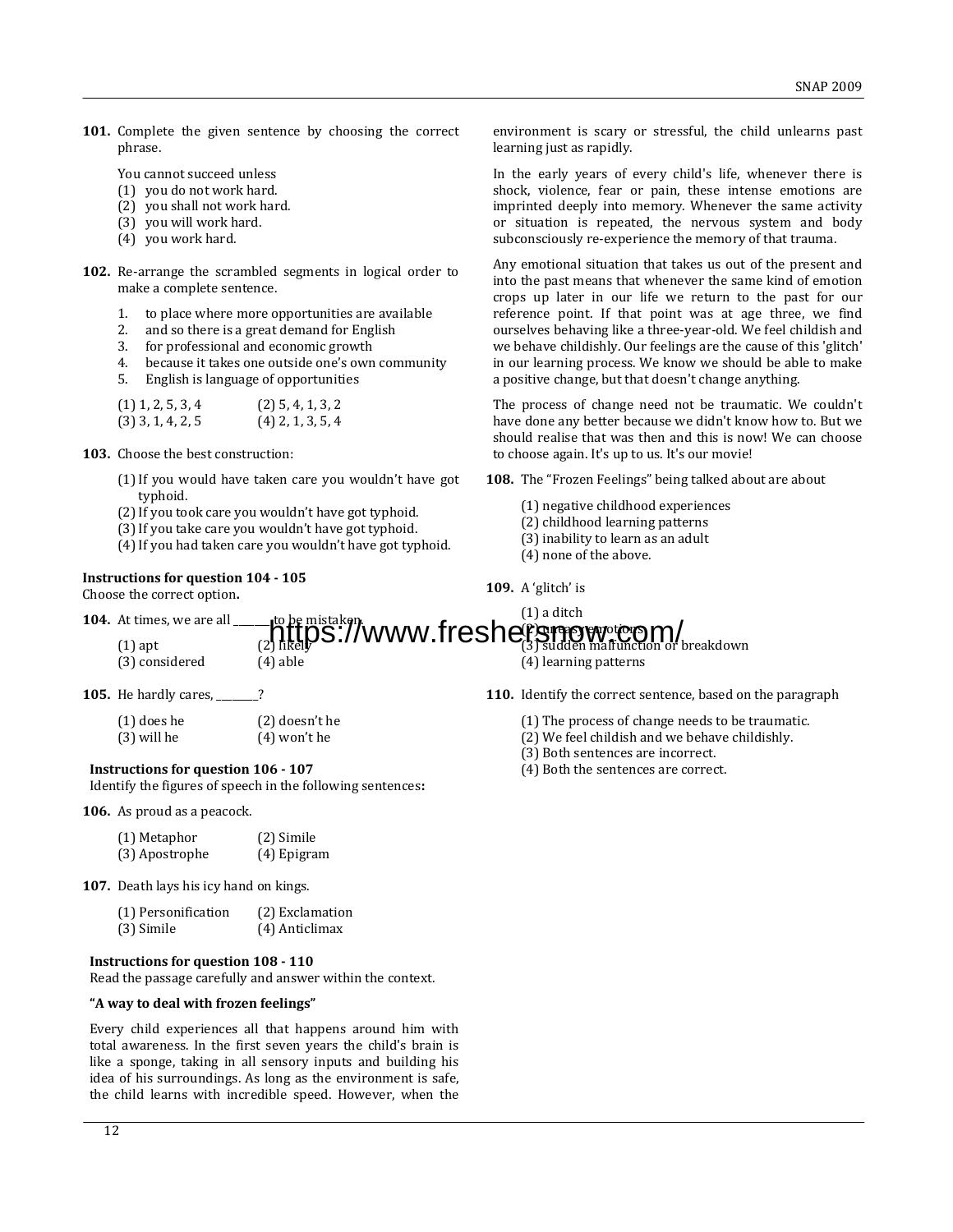## **Section II**

- **111.** Dendrochronology is
	- (1) The method of scientific dating based on the analysis of tree-ring growth patterns.
	- (2) A core sample from the accumulation of snow and ice over many years that have re-crystallized and have trapped air bubbles from previous time periods.
	- (3) is the study of glaciers or more generally ice and natural phenomena that involve ice.
	- (4) The scientific study of landforms and the processes that shape them.
- **112.** Which company launched the first mobile phone operation in India?

| (1) Bharti Airtel | $(2)$ Essar      |
|-------------------|------------------|
| (3) Max Touch     | (4) Modi Telstra |

**113.** Which is the longest running English language TV cartoon in history, first launched by Warner Brothers in 1969 exclusively for television, and is now popular fare on the Cartoon Network?

| (1) Scooby Doo | (2) Tom and Jerry |
|----------------|-------------------|
| (3) Popeye     | (4) Johnny Bravo  |

**114.** The expansion for BIFR, in the context of the Indian Industry is:

**119.** Which woman tennis player won the maximum number of Grand Slam singles titles in the history of tennis?

| (1) Steffi Graf     | (2) Martina Navratilova |
|---------------------|-------------------------|
| (3) Billi Jean King | (4) Margaret Court      |

**120.** What is the nickname of New York city?

| (1) Big Sweet Lime | (2) Big Apple         |
|--------------------|-----------------------|
| (3) Big Grape      | (4) None of the above |

**121.** Which was the first Indian company to be listed in NASDAQ?

| $(1)$ TCS   | (2) Wipro     |
|-------------|---------------|
| (3) Infosys | (4) Cognizant |

- **122.** "TAREGNA" a village in Bihar was in the news because of
	- (1) Rahul Gandhi's election campaign
	- (2) Viewing of the solar eclipse
	- (3) A visit by Hillary Clinton
	- (4) The Naxal massacre of tribals
- **123.** The driver for Formula One's Force India Team is
	- (1) Mark Webber (2) Adrian Sutil
	- (3) Felipe Massa (4) Jensen Button

# (1) Board for Industrial **ant thps://www.freshersong.com/20176/**und Table consists of

- (2) Bureau for Industrial and Financial Reconstruction
- (3) Board for Investment and Financial Reconstruction
- (4) Bureau for Investment and Financial Reconstruction
- **115.** What is Ekistics?
	- (1) The water sports related study
	- (2) The science of Body Mass
	- (3) The art of card tricks
	- (4) The science of human settlements
- **116.** What is Red Herring in an IPO?
	- (1) Prospectus
	- (2) Submission of Form
	- (3) Funds Generated during IPO
	- (4) Minimum Offer per Share
- **117.** Eight O'clock Coffee, a US based coffee marketer, is a group company of

| $(1)$ Tata    | $(2)$ ITC    |
|---------------|--------------|
| (3) Britannia | (4) Unilever |

**118.** Bio-diesel is extracted from the following plant:

| (1) Hibiscus | (2) Aloe Vera |
|--------------|---------------|
| (3) Jatropha | (4) Chamomile |

- (1) World's richest industrialists
- (2) World's most powerful golfers
- (3) Global Association of Life Insurance professionals
- (4) World's richest sports persons
- **125.** Who declares the "Credit Policy" of India?
	- (1) The Finance Ministry
	- (2) Reserve Bank of India
	- (3) The Commerce Ministry
	- (4) The Indian Bank's Association
- **126.** Name of the body which regulates the stock Exchanges in India is

| $(1)$ CBI   | $(2)$ CID  |
|-------------|------------|
| $(3)$ SHCIL | $(4)$ SEBI |

- **127.** Rafflesia arnoldii is its botanical name and it holds a world record in the plant world. What's the record?
	- (1) Tallest cacti (2) Largest bloom (3) Longest surviving tree (4) Smallest plant
- **128.** Temujin was a famous historical character of the world, but we know him by a different name. Which one?

(1) Babur (2) Genghis Khan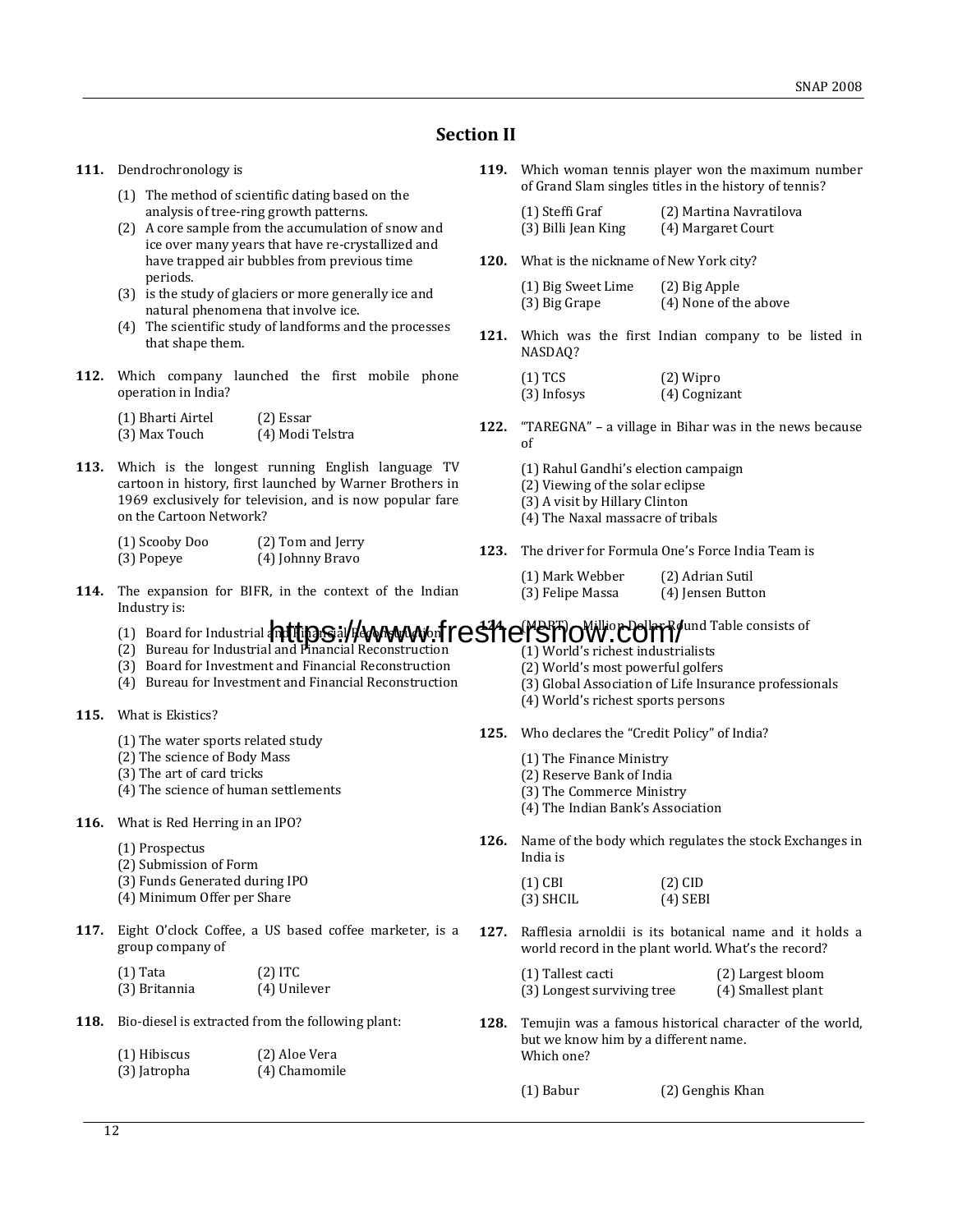(3) Kublai Khan (4) Emperor Nero

- **129.** What is Short Selling in stock market lingo?
	- (1) Selling the shares which you do not own.
	- (2) Selling a share after owning it for a short period of time.
	- (3) Selling all the shares in your booty which are not productive.
	- (4) Selling of shares which are quoted for a short period of time.
- **130.** Mahatma Gandhi was nominated for the Nobel Peace prize for the first time in the year 1937 and last time in the year 1948. How many times in between these two years was he nominated?
	- $(1) 1$   $(2) 3$   $(3) 2$   $(4) 0$
- **131.** Which organization instituted the Nobel Prize in Economics?
	- (1) Svenska Handelsbanken
	- (2) International Monetary Fund
	- (3) Economics Department of Oxford University
	- (4) Sveriges Riksbank
- **132.** Film stars have been endorsing Lux beauty soap since ages. Who was the first actress of Bollywood to do so?

made from the fermentation of ethanol in a process that yields its key ingredient, ethanoic acid. What is it?

| (1) Tabasco Sauce | (2) Phenol     |
|-------------------|----------------|
| (3) Vinegar       | (4) Soya Sauce |

**137.** The name of this Japanese company literally means "three diamonds". Which one?

| (1) Sanyo      | (2) Mutsuhito |
|----------------|---------------|
| (3) Mitsubishi | (4) Suzuki    |

**138.** Who were the first twins to play test cricket?

|  |  |  |  | (1) Merv and Kim Hughes |
|--|--|--|--|-------------------------|
|--|--|--|--|-------------------------|

(2) Ian and Greg Chappell

(3) Surinder and Mohinder Amarnath

- (4) Steve and Mark Waugh
- **139.** Which country has the largest rail network in the world?

| $(1)$ India | $(2)$ China |
|-------------|-------------|
| $(3)$ U.S.A | $(4)$ U.K.  |

- **140.** Who won the 2009 French open tennis ladies title?
	- (1) Svetlana Kuznetsova
	- (2) Kristina Mladenovic
	- (3) Maria Sharapova
	- (4) Venus Williams

(3) Sabeer Bhatia

**141.** Who invented the microchip?

### (1) Madhubala (2) Leela Naidu  $(3)$  Suraiya  $(4)$  Http://www.fracharty.org/mayorganized/kilby https://www.freshersnow.cone

**133.** India's interstate cricket tournament is named after Kumar Shri Ranjitsinghji Vibhaji Jadeja or in short Ranji, the great cricket legend. He played his cricket in England and also played for English national team. Which county he used to play for in the league cricket of England?

| (1) Sussex   | (2) Essex  |
|--------------|------------|
| (3) Somerset | (4) Surrey |

**134.** As a practice, all major states' capitals have offices of Reserve Bank of India with only one exception. Which city of India has an office of RBI without being a state capital?

| (1) Pune   | (2) Allahabad |
|------------|---------------|
| (3) Baroda | (4) Nagpur    |

135. This distinguished Indian was born on 28<sup>th</sup> December 1937 in Surat. He has completed the Advanced Management Program at Harvard Business School, USA. He turned down a job offer from IBM to join his family business and today he is one the top business leaders of India. Name the tycoon.

| (1) Ratan Tata  | (2) Anil Ambani    |
|-----------------|--------------------|
| (3) Azim Premji | (4) Anand Mahindra |

**136.** It's known to be used in Egypt in 3000 BC, but its name had been derived from an old French expression. It is

- **142.** Which is the largest landlocked country in the world?
	- (1) Switzerland (2) China (3) Kazakhstan (4) Mongolia

(4) Gordon Moore & Robert Noyce

**143.** Which country makes Panama hats?

| (1) Ecuador | (2) Panama  |
|-------------|-------------|
| $(3)$ Cuba  | (4) Bolivia |

**144.** Who was the Prime Minister of India when the 42nd Amendment Bill bringing in the changes in the Constitution was passed?

| (1) Rajiv Gandhi  | $(2)$ V.P. Singh  |
|-------------------|-------------------|
| (3) Indira Gandhi | (4) Morarji Desai |

**145.** Which one of the following planets lost its planet status recently?

| $(1)$ Moon  | (2) Neptune |
|-------------|-------------|
| $(3)$ Pluto | (4) Saturn  |

**146.** One barrel of oil is approximately equivalent to how many litres?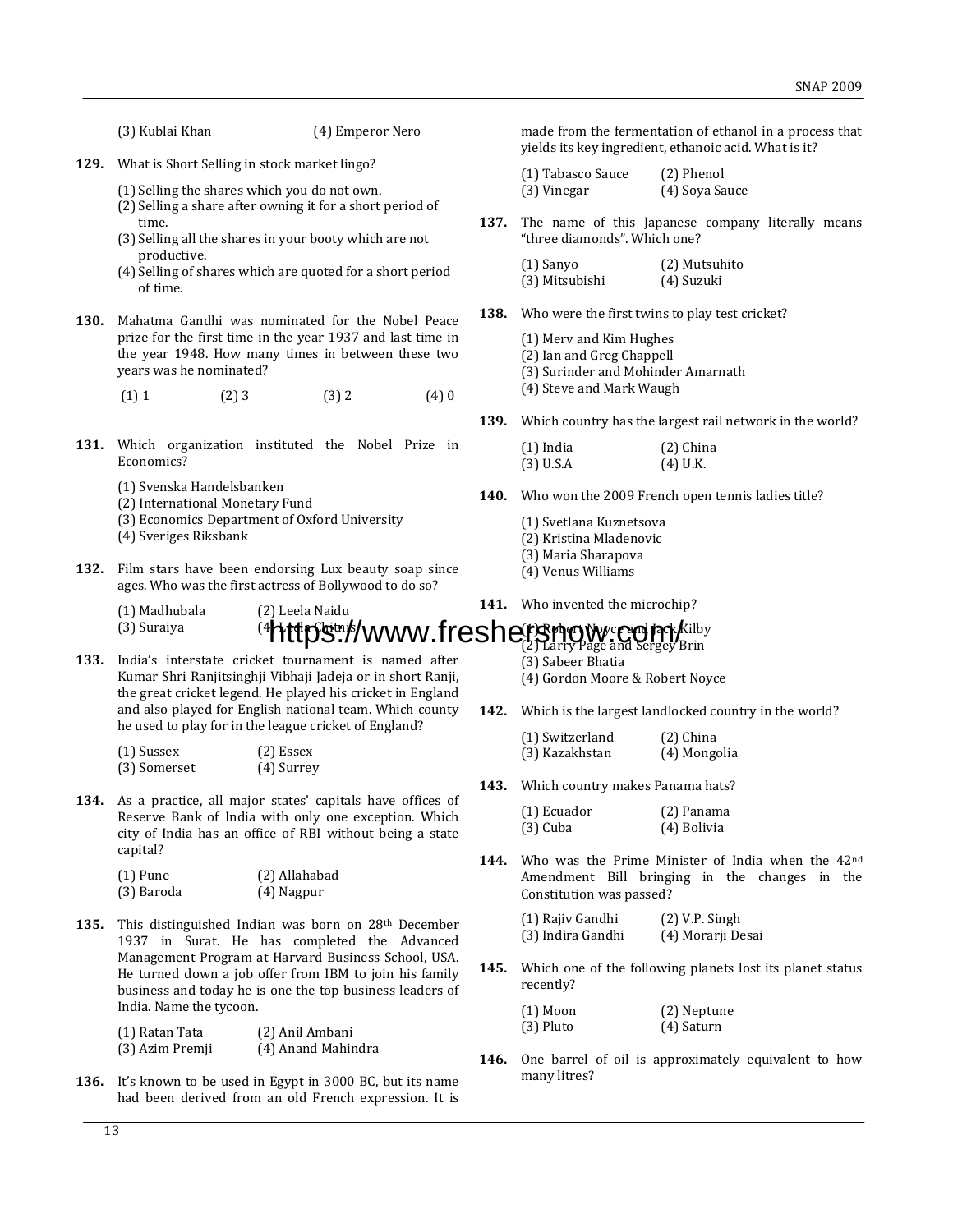| (1) 200 | $(2)$ 150 |
|---------|-----------|
| (3) 120 | $(4)$ 160 |

- **147.** Five year plans in India are finally approved by the :
	- (1) Union Cabinet
	- (2) President on the advice of prime minister
	- (3) National Development Council
	- (4) Planning commission
- **148.** Many a time we read in the newspapers about Southern Cone of South America which includes Argentina, Chile, Paraguay, Uruguay and Peru. Which is the most spoken language of this geographical area?
- (1) Portuguese (2) Spanish (3) French (4) English
- **149.** Which one of the following is not a member of the organization of petroleum exporting countries (OPEC)?
	- (1) Algeria (2) Brazil<br>(3) Ecuador (4) Nigeria  $(3)$  Ecuador
- **150.** Who invented the 'computer laptop'?
	- (1) Arthur Wynna USA
	- (2) Q. Daimler Germany

(3) Sinclair - Britain

(4) None of the above

# https://www.freshersnow.com/